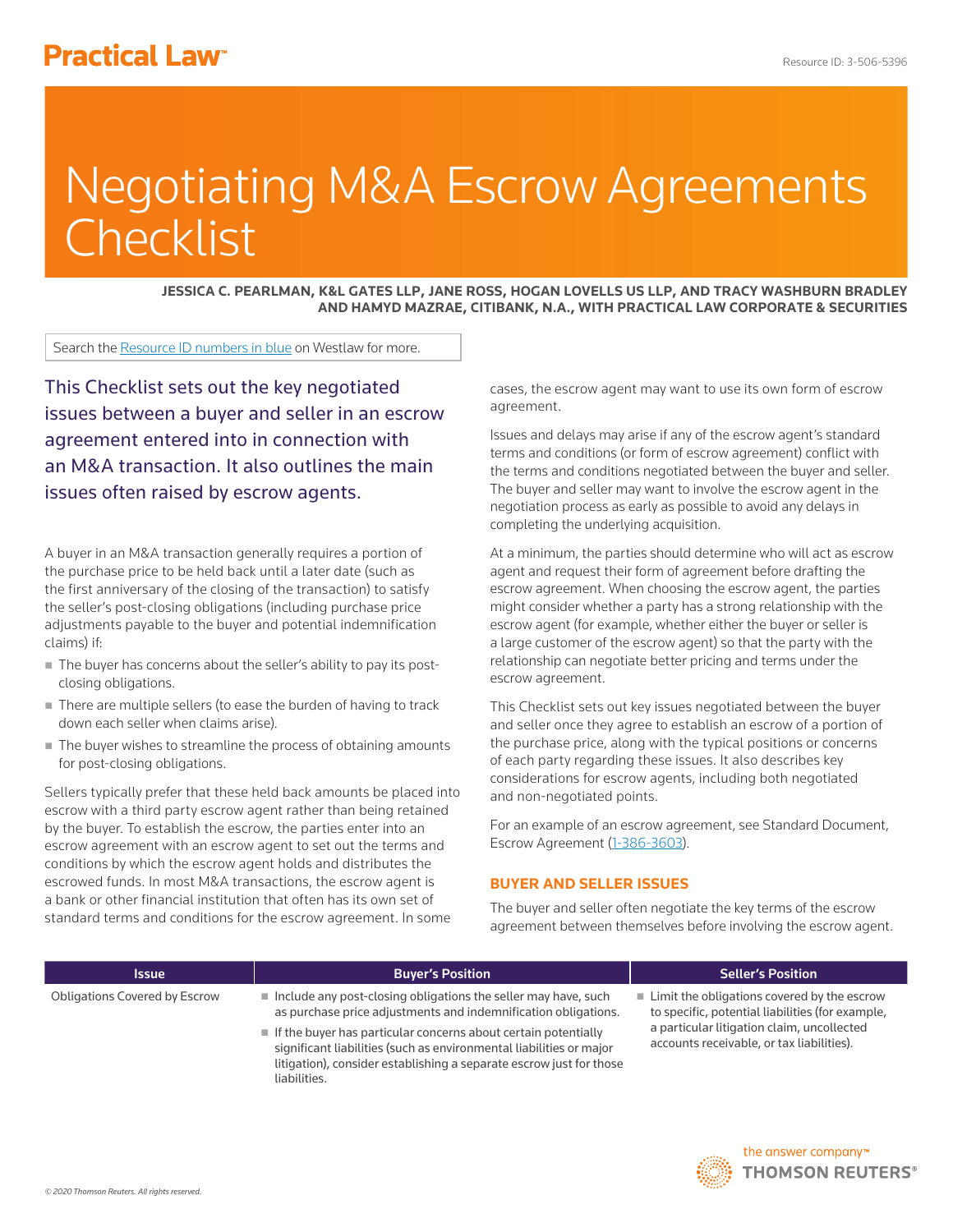| <b>Issue</b>                             | <b>Buyer's Position</b>                                                                                                                                                                                                                                                                                                                                                                                                                                                                                                                                                                                                                                                       | <b>Seller's Position</b>                                                                                                                                                                                                                                                                                                                                                                                                                                                                                                                                           |
|------------------------------------------|-------------------------------------------------------------------------------------------------------------------------------------------------------------------------------------------------------------------------------------------------------------------------------------------------------------------------------------------------------------------------------------------------------------------------------------------------------------------------------------------------------------------------------------------------------------------------------------------------------------------------------------------------------------------------------|--------------------------------------------------------------------------------------------------------------------------------------------------------------------------------------------------------------------------------------------------------------------------------------------------------------------------------------------------------------------------------------------------------------------------------------------------------------------------------------------------------------------------------------------------------------------|
| <b>Consolidated or Separate Accounts</b> | Hold all escrow funds in one account, even if they are securing<br>multiple obligations, to ensure all escrow funds are available to<br>satisfy the seller's obligations.<br>If the buyer agrees to multiple accounts, ensure that escrow<br>funds from one account can be used to satisfy obligations<br>that may be secured by another account. For example, if there<br>are separate accounts for purchase price adjustment and<br>indemnification claims, the buyer may want escrow funds in<br>the indemnification escrow account available to satisfy any<br>purchase price adjustment in excess of the amount held in the<br>purchase price adjustment escrow account. | Hold escrow funds in separate accounts with<br>different escrow amounts and disbursement<br>dates if there are multiple obligations secured<br>by the escrow.<br>Expressly state that escrow funds held in one<br>account are not available to cover liabilities<br>that are covered by another account.                                                                                                                                                                                                                                                           |
| Amount of Escrow                         | ■ Seek as high an escrow amount as possible to cover any<br>purchase price adjustment and liabilities that the buyer<br>knows may arise, and to protect against unknown liabilities.                                                                                                                                                                                                                                                                                                                                                                                                                                                                                          | $\blacksquare$ Limit the escrow amount as much as possible.<br>Try to limit it to amounts necessary to cover<br>only those liabilities that are reasonably likely<br>to arise.                                                                                                                                                                                                                                                                                                                                                                                     |
| <b>Investment of Escrow Funds</b>        | Require any investments of escrow funds to be in conservative,<br>highly liquid, short-term investments so that escrow funds are<br>available when needed to cover potential claims.<br>■ Ensure interest and other income earned on the escrow amount<br>are added to the escrow funds and available for claims made by<br>the buyer.                                                                                                                                                                                                                                                                                                                                        | Consider seeking riskier investments that<br>have potentially better returns.<br>Ensure interest and other income earned<br>on the escrow amount are distributed to the<br>seller. However, the seller should consider<br>the tax consequences of receiving such<br>distributions.                                                                                                                                                                                                                                                                                 |
| Length of Escrow Period                  | If there is a longer survival period for certain indemnification<br>claims, require a portion of the escrow to be held for this longer<br>period.                                                                                                                                                                                                                                                                                                                                                                                                                                                                                                                             | Limit the escrow period to the general<br>survival period of indemnification claims.                                                                                                                                                                                                                                                                                                                                                                                                                                                                               |
| Payment of Buyer's Claims                | Provide for escrow funds to be released to the buyer after the<br>buyer delivers a written claim notice and the seller fails to object<br>to this notice within a specified period of time.<br>If the seller delivers an objection notice for part of a claim,<br>provide that the escrow agent will distribute the undisputed<br>portion to the buyer and hold back disputed amounts until it<br>receives joint written instructions from the seller and the buyer,<br>a court order, or an arbitration award.                                                                                                                                                               | Provide for escrow funds to be released to<br>the buyer only upon joint written instructions<br>from the seller and the buyer.                                                                                                                                                                                                                                                                                                                                                                                                                                     |
| Release of Escrow                        | Release remaining escrow funds not subject to unresolved<br>claims (or subject to resolved claims that have not yet been<br>released from escrow) to the seller only at the end of the escrow<br>period and with joint written instructions.<br>Ensure unresolved claims include claims submitted by the buyer<br>that are disputed by the seller and for which the dispute period<br>has not expired.                                                                                                                                                                                                                                                                        | Release portions of the escrow fund in<br>intervals so that the entire amount is not tied<br>up for the entire escrow period, especially if<br>the amount of the escrow is large or the length<br>of the escrow period is long.<br>$\blacksquare$ Provide for escrow funds in excess of any<br>unresolved claims to be automatically<br>released to the seller at the end of the<br>escrow period.                                                                                                                                                                 |
| Allocation of Escrow Agent's Fees        | Require the escrow agent's fees and expenses to be split evenly<br>between the buyer and seller.                                                                                                                                                                                                                                                                                                                                                                                                                                                                                                                                                                              | $\blacksquare$ Require that the buyer pay all of the escrow<br>agent's fees and expenses because the buyer<br>is requesting the escrow.<br>Provide that the seller's portion of the escrow<br>agent's fees and expenses is deducted from<br>the escrow account.                                                                                                                                                                                                                                                                                                    |
| Ownership of Escrow for Tax<br>Purposes  | ■ Specify that the seller be treated as the owner of the escrow<br>fund for tax purposes so that any taxes on the income earned<br>on, or derived from, the escrow amount are the seller's<br>responsibility. However, if the seller is treated as the owner of<br>the escrow fund and it declares bankruptcy during the escrow<br>period, the escrow may be claimed by the seller's bankruptcy<br>estate.<br>If the buyer agrees to be treated as the owner of the escrow<br>fund for tax purposes, require that a portion of the income that<br>is earned on the escrow amount be distributed to the buyer to<br>cover the taxes payable on that income.                    | ■ Specify that the buyer be treated as the owner<br>of the escrow fund for tax purposes so that<br>the escrow amount is not treated as income<br>earned by the seller at the time the escrow<br>amount is deposited in the escrow account<br>and so that any taxes on the income earned<br>on, or derived from, the escrow amount are<br>the buyer's responsibility. However, if the<br>buyer is treated as the owner of the escrow<br>fund and it declares bankruptcy during the<br>escrow period, the escrow may be claimed by<br>the buyer's bankruptcy estate. |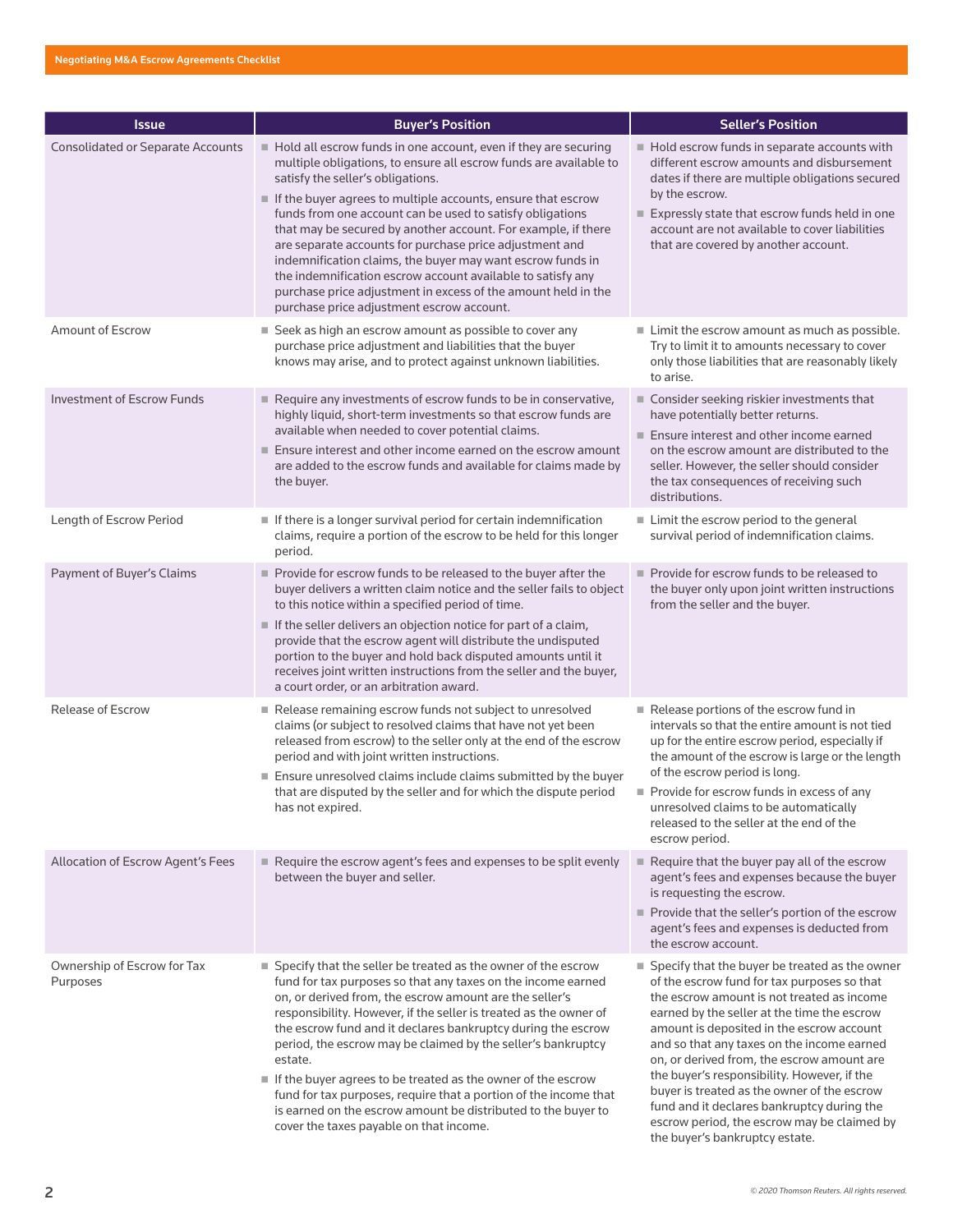| <b>Issue</b>                                              | <b>Buyer's Position</b>                                                                                                                                                   | <b>Seller's Position</b>      |
|-----------------------------------------------------------|---------------------------------------------------------------------------------------------------------------------------------------------------------------------------|-------------------------------|
| Minimum Qualification of Successor<br><b>Escrow Agent</b> | Require any successor escrow agent to meet certain minimum<br>qualifications or be reasonably satisfactory.                                                               | Same position.                |
| Removal of Escrow Agent                                   | $\blacksquare$ Include the right to remove and replace the escrow agent with<br>or without cause either unilaterally or upon mutual agreement<br>of the buyer and seller. | $\blacksquare$ Same position. |

# **ESCROW AGENT ISSUES**

Once the buyer and seller resolve their issues, the escrow agent reviews the escrow agreement to ensure that:

- All of its duties and responsibilities are clearly set forth in the agreement.
- $\blacksquare$  It is protected from any liability incurred in the performance of its duties (other than for direct losses caused by its willful misconduct, fraud, or gross negligence, which is the current industry standard).
- Its operational requirements and procedures are incorporated into the escrow agreement (such as requirements for designating

authorized representatives and funds transfer security procedures).

Understanding why escrow agents tend to push back on certain provisions and not others is paramount to a successful transaction, saving time and avoiding frustration when escrow agreement comments are received. However, there may be some terms and conditions that the buyer and seller may be unwilling to accept. In these cases, the buyer and seller can try to negotiate with the escrow agent to either delete or limit the requested term or condition.

The following are examples of actual negotiated and non-negotiated issues that arise in escrow negotiations:

| Buyer's and Setter's indeminification<br><b>Obligations to Escrow Agent</b> | Let buyer and the buyer<br>escrow agent on a                                              |
|-----------------------------------------------------------------------------|-------------------------------------------------------------------------------------------|
|                                                                             | $\blacksquare$ Alternatively, in comparison<br>first lien and right<br>indemnifiable loss |
|                                                                             |                                                                                           |

| <b>NEGOTIATED ISSUES</b> |  |  |
|--------------------------|--|--|
|--------------------------|--|--|

| <b>Issue</b>                                                               | <b>Escrow Agent's Position</b>                                                                                                                                                                                                                                                                                                                                                                                                                                                             | <b>Buyer's/Seller's Position</b>                                                                                                                                                                                                                                                                                                                                                           |
|----------------------------------------------------------------------------|--------------------------------------------------------------------------------------------------------------------------------------------------------------------------------------------------------------------------------------------------------------------------------------------------------------------------------------------------------------------------------------------------------------------------------------------------------------------------------------------|--------------------------------------------------------------------------------------------------------------------------------------------------------------------------------------------------------------------------------------------------------------------------------------------------------------------------------------------------------------------------------------------|
| Buyer's and Seller's Indemnification<br><b>Obligations to Escrow Agent</b> | Ensure the buyer and the seller provide indemnification to the<br>escrow agent on a joint and several basis.<br>■ Alternatively, in complex structures, require parties to grant<br>first lien and right of set-off against the escrow account for<br>indemnifiable losses.                                                                                                                                                                                                                | Require several but not joint liability for<br>the buyer and seller. Each of the buyer<br>and seller will only be responsible for<br>losses it causes. In some cases, the buyer<br>and seller may agree to allocate their<br>responsibility for losses in accordance<br>with set percentages.                                                                                              |
|                                                                            |                                                                                                                                                                                                                                                                                                                                                                                                                                                                                            | Resist granting lien or right of set-off<br>against the escrow account for any<br>indemnification obligations to the<br>escrow agent.                                                                                                                                                                                                                                                      |
| Compensation and Right of Set-Off                                          | Require payment of initial fees (typically nominal) upon<br>execution of the escrow agreement or require parties to grant<br>a first lien and right of set-off for unpaid compensation.                                                                                                                                                                                                                                                                                                    | Resist granting lien or right of set-off<br>against the escrow account for unpaid<br>compensation.                                                                                                                                                                                                                                                                                         |
| <b>Resignation of Escrow Agent</b>                                         | ■ Secure the escrow agent's ability to resign upon prior written<br>notice to the buyer and the seller and negotiate for a short<br>notice period (generally 30 days or less).<br>Provide for termination of all obligations upon resignation<br>but preserve any rights to compensation, indemnification, or<br>related first liens and rights of set-off.<br>$\blacksquare$ Ensure the resignation becomes effective regardless of<br>whether a successor escrow agent has been engaged. | $\blacksquare$ Require a notice period for the escrow<br>agent's resignation long enough for<br>the buyer and the seller to engage a<br>successor escrow agent (generally<br>60-90 days).<br>Ensure the escrow agent's resignation<br>does not become effective until a<br>successor escrow agent has been                                                                                 |
| Ability to Assign the Escrow Agreement                                     | ■ Limit each party's ability to assign its rights and obligations<br>under the escrow agreement without the escrow agent's<br>consent which shall not be unreasonably withheld, provided<br>the documents and information required under the escrow<br>agent's Know Your Customer (KYC) program are complete and<br>approved for each assignee.                                                                                                                                            | engaged.<br>Include the right to freely assign each<br>party's rights and obligations under the<br>escrow agreement without the escrow<br>agent's consent.<br>If parties are unable to negotiate a<br>general assignment right, negotiate<br>the right to assign to certain permitted<br>assignees (such as subsidiaries of the<br>parties or lenders or for estate planning<br>purposes). |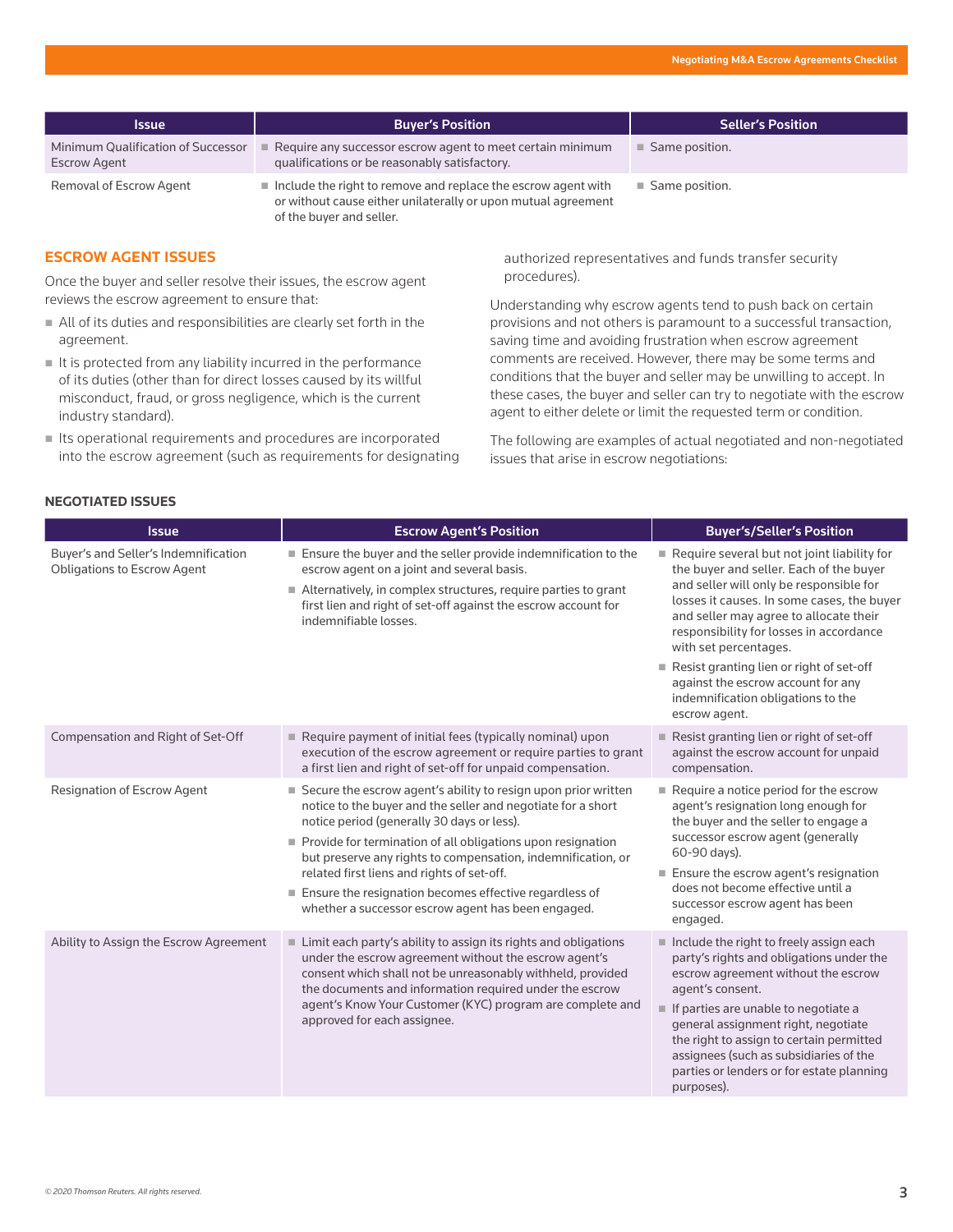| <b>Issue</b>           | <b>Escrow Agent's Position</b>                                                                                                                                                                                                                                                                                                           | <b>Buyer's/Seller's Position</b>                                                                                                                                                                                                       |
|------------------------|------------------------------------------------------------------------------------------------------------------------------------------------------------------------------------------------------------------------------------------------------------------------------------------------------------------------------------------|----------------------------------------------------------------------------------------------------------------------------------------------------------------------------------------------------------------------------------------|
| <b>Tax Reporting</b>   | $\blacksquare$ Incorporate the escrow agent's standard tax reporting<br>language applicable to the underlying transaction and<br>related escrowed assets (generally limiting the escrow<br>agent's responsibility to reporting income earned on the<br>escrowed property during the escrow period to either the<br>buyer or the seller). | ■ Ensure the escrow agent provides all<br>tax reporting that would appear to be<br>required for the underlying transaction.<br>If the escrow agent does not provide all<br>required tax reporting, consider alternate<br>arrangements. |
|                        | $\blacksquare$ Ensure the agreement includes necessary representations<br>from parties excluding any tax reporting that would appear<br>to be required given the underlying transaction.                                                                                                                                                 | $\blacksquare$ Be able to provide representations<br>required by the escrow agent.                                                                                                                                                     |
|                        | Ensure the escrow agent is entitled to withhold taxes in the<br>event of incomplete tax documentation.                                                                                                                                                                                                                                   |                                                                                                                                                                                                                                        |
| Jurisdiction and Venue | $\blacksquare$ Require the law governing the escrow agreement and the<br>forum for any disputes to be that of the state of the escrow<br>agent's principal place of business or Delaware.                                                                                                                                                | $\blacksquare$ Require the law governing the escrow<br>agreement and the forum for any disputes<br>to be the same as those provided in the<br>principal transaction document.                                                          |

### **NON-NEGOTIATED ISSUES**

| <b>Issue</b>                                        | <b>Escrow Agent's Position</b>                                                                                                                                                                                                                                                                                                           |
|-----------------------------------------------------|------------------------------------------------------------------------------------------------------------------------------------------------------------------------------------------------------------------------------------------------------------------------------------------------------------------------------------------|
| Escrow Agent's Rights, Duties, and<br>Obligations   | Include all terms related to the escrow, particularly the escrow agent's rights, duties, and obligations, and any<br>defined terms, in the escrow agreement without reference to a separate document (including the principal<br>transaction document between the buyer and seller).                                                     |
|                                                     | Disclaim any fiduciary or other implied duties or obligations or any knowledge of terms of other agreements<br>between the parties.                                                                                                                                                                                                      |
|                                                     | ■ Ensure the escrow agent is able to rely and act in good faith on the written instructions received from<br>designated authorized representatives of the parties.                                                                                                                                                                       |
|                                                     | ■ Set forth a contractual right to retain and consult with counsel and other professionals.                                                                                                                                                                                                                                              |
|                                                     | ■ Specify the escrow agent's obligations in the event it receives conflicting or non-compliant instructions under<br>the escrow agreement.                                                                                                                                                                                               |
| <b>Escrow Account</b>                               | Avoid statements in the escrow agreement characterizing escrowed assets as being held in trust or that the<br>escrowed assets are not subject to lien, attachment, bankruptcy, or judicial process.                                                                                                                                      |
| Investments                                         | Disclaim any obligation or duty to advise, recommend, or make investment decisions.                                                                                                                                                                                                                                                      |
|                                                     | Disclaim any liability for losses sustained by the parties related to their investment choices.                                                                                                                                                                                                                                          |
|                                                     | Disclose use of affiliates or related operations groups needed to deliver any investments and any related<br>compensation.                                                                                                                                                                                                               |
|                                                     | Have authority to liquidate investments prior to maturity to provide funds required for payments under the<br>escrow agreement.                                                                                                                                                                                                          |
|                                                     | Have the ability to revise rates on the investment.                                                                                                                                                                                                                                                                                      |
| <b>Account Mechanics</b>                            | Require all instructions to the escrow agent to be in writing and signed by designated authorized<br>representatives of the applicable party or parties, whether the agreement requires joint instruction<br>from the buyer and the seller, receipt of a unilateral instruction or an automatic release on reaching a<br>milestone date. |
|                                                     | For court orders or arbitration awards, require certification by the delivering party as to their finality and<br>reliability.                                                                                                                                                                                                           |
| Limitation of Liability for Direct Losses           | Incorporate the escrow agent's terms related to standard of care, with liability for direct losses limited to those<br>caused by its willful misconduct, fraud, or gross negligence.                                                                                                                                                     |
| Limitation of Liability for Consequential<br>Losses | ■ Specify that the escrow agent is not liable for any indirect, punitive, or consequential losses or damages.                                                                                                                                                                                                                            |